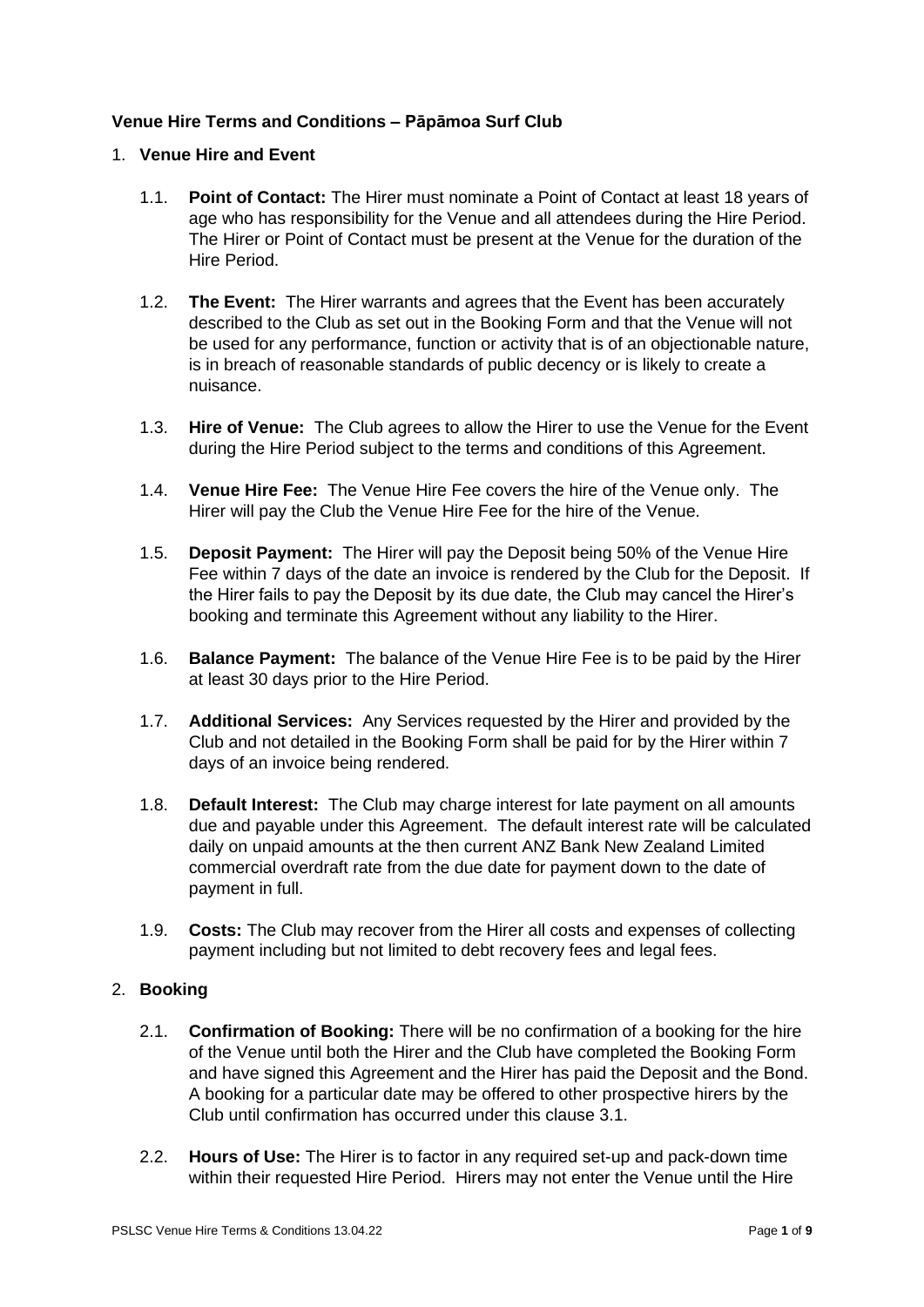Period commences, and all Events shall finish at the completion of the Hire Period and the Venue vacated. The Hirer shall comply with designated Tauranga City Council requirements for operation of the Venue as advised by the Club.

### 3. **Bond**

- 3.1. Depending on the level of the booking and potential risk, the Hirer shall pay a bond of between \$500 and \$1500 to the Club for the Event as a guarantee against potential loss or damage.
- 3.2. A refund of the Bond shall only be made to the Hirer if all obligations of the Hirer under this Agreement are fulfilled, no extra cleaning is required and no damage to the Venue or its contents is sustained following inspection by the Club after the Event. Otherwise any applicable extra costs will be deducted from the Bond and any additional amounts over and above the Bond will be invoiced to the Hirer.
- 3.3. The Bond will be refunded within 7 days of the end of the Event if all the obligations of the Hirer have been met as per point 3.2.

### 4. **Other Charges**

- 4.1. In addition to the Venue Hire Fee and the Services Fees the Hirer will be charged for:
	- a. damage to the Venue or theft of any property from the Venue during the Hire Period. The Hirer shall be entitled to inspect the Venue prior to the Event to determine the existing condition of the Venue;
	- b. extra cleaning, rubbish removal, repairs or reinstatement of the Venue that the Club reasonably considers is necessary after the Event;
	- c. costs, expenses or losses reasonably incurred by the Club as a result of breach of these terms and conditions;
	- d. should the Fire Department need to be called out due to noncompliance of the Terms and Conditions, all costs related to the call out will be charged to the Hirer.

# 5. **Access to the Venue**

- 5.1. The Hirer must comply with all access procedures as notified by the Club.
- 5.2. The Hirer is responsible to ensure that emergency exits are kept clear at all times and that Event attendees are aware of evacuation procedures as outlined by the Club.
- 5.3. The Club will arrange with the Hirer for the Venue to be opened as required. If the Hirer requires access for Event set up purposes outside of normal business hours (8.30am to 5pm weekdays) or on weekends, then a swipe access key can be issued to the Hirer but will remain the property of the Club. A bond for a swipe access key of \$50 will be paid to the Club by the Hirer and will be refunded when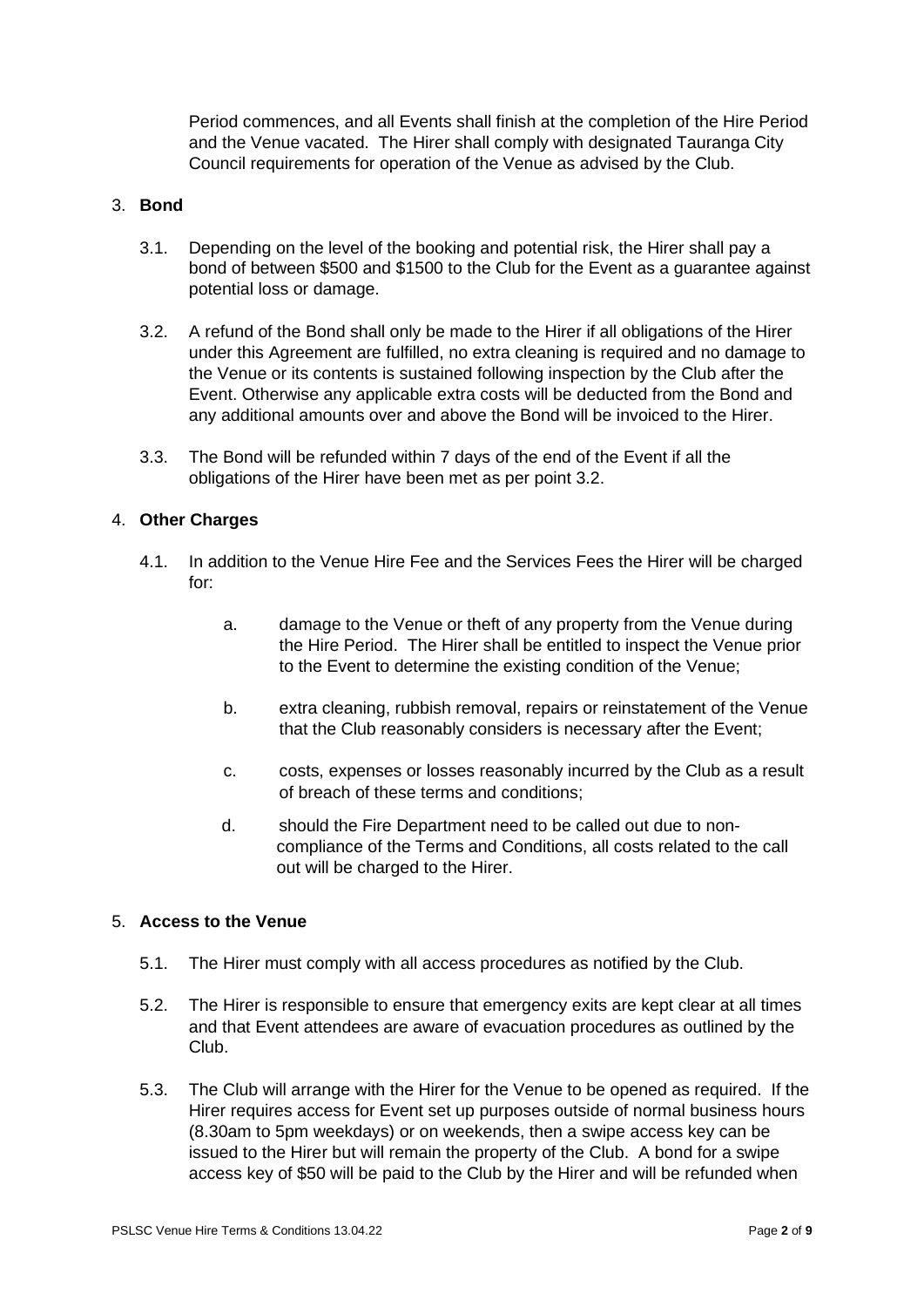the swipe access key is returned to the Club. Any costs for lost swipe access keys shall be charged to the Hirer and deducted from the swipe access key bond paid.

### 6. **Use and Care of the Venue**

- 6.1. **Use:** The Hirer will comply with all health and safety requirements specified for the use of the Venue by the Club, and the Hirer shall not obstruct or block off exits and emergency exits and will advise all Event attendees of the required Venue evacuation procedure at the commencement of the Event.
- 6.2. **Conduct at the Venue:** During the Hire Period the Hirer shall conduct and manage its use of the Venue in an orderly and lawful manner and will be responsible for the conduct of its employees, invitees, officers, contractors, agents and ticket holders. The Hirer will ensure that none of the attendees will behave in an offensive, disorderly or drunken manner or in such a manner as to cause danger or nuisance to the public or Club Staff or contractors, or behave in a manner that is likely to damage the Venue or the reputation of the Venue and the Club. This includes the time at which the attendees are vacating the Venue at the end of the Hire Period and still on Venue property. The Hirer acknowledges that the Club and its employees and contractors may eject or refuse entry to the Venue to any person who fails to behave in accordance with this clause.
- 6.3. **Compliance with Laws:** The Hirer shall comply at all times during the Hire Period with all applicable statutes, regulations, by-laws and rules of conduct for the Venue.
- 6.4. **Care of Venue:** The Hirer during the Hire Period shall ensure that reasonable care is taken in the use and occupation of the Venue so that, with the exception of fair wear and tear, the Venue will be in the same good order and condition at the end of the Hire Period as it was in at the commencement of the Hire Period. The Hirer shall not permanently mark, paint, drill or otherwise deface the Venue. This includes the use of cellotape on the walls for the hanging of posters, decorations etc. The Hirer shall not make any alterations to the structure, fittings, fixtures or furniture at the Venue. The Hirer shall ensure that:
	- a. the Venue is left in a clean and tidy condition and all equipment utilised during the Hire Period must be cleaned and returned to the correct position at the end of the Hire Period;
	- b. no equipment or apparatus of the Club not relevant to the Venue Hire is used or disturbed;
	- c. all external hired furniture removed;
	- d. all windows and doors to be shut and properly locked and checked;
	- e. all lights and fans must be switched off;
	- f. all alarms to be set.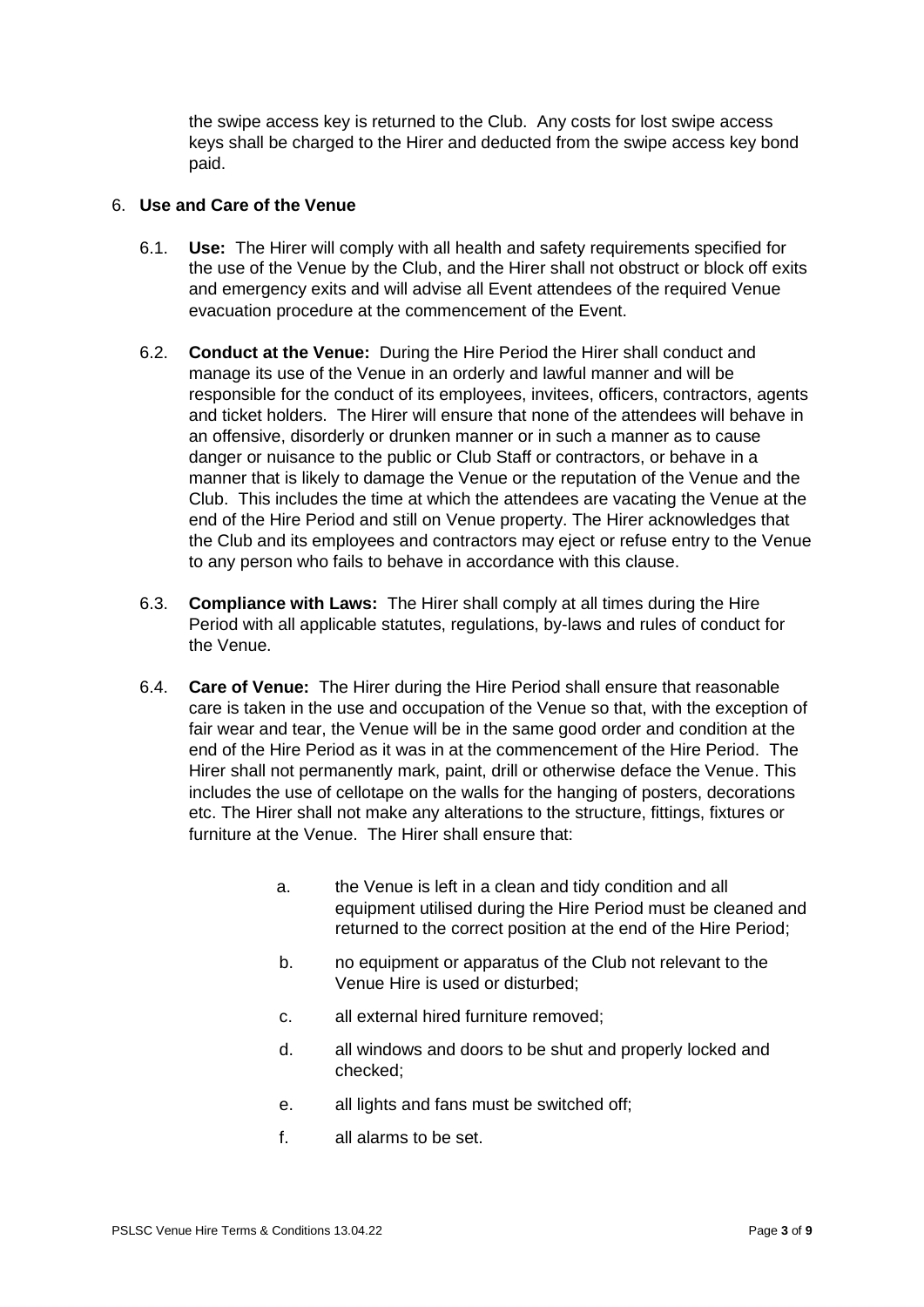- 6.5. **Prohibited Activities at the Venue:** During the Hire Period the Hirer must ensure that:
	- a. no firearms, explosives, flammable substances or other hazardous or dangerous substances (including dry ice machines, smoke machines, fireworks or other pyrotechnics) heavy plant and machinery or other equipment that may cause damage or injury to property or persons are brought into the Venue or placed in the Venue carpark;
	- b. no candles or naked flames are to be used.
- 6.6. **No Parties:** The Venue is not to be used for the purposes of stag and hen nights, unsupervised non-Club member birthday parties or parties involving unsupervised minors under 18 years.
- 6.7. **No Smoking or Vaping:** The Venue and surrounding beach area is strictly a "nosmoking or vaping area" and the Hirer must adhere to and enforce this policy and the requirements of the Smoke Free Environments Act 1990, and Smoke Free Environments Act 2003 at all times.
- 6.8. **Supervision of Minors:** The Hirer is responsible for the supervision of children under the age of 18 years at all times during the Event and Hire Period. Where the Event to be held has the majority of attendees aged 21 years or younger, the Hirer must discuss and confirm supervision arrangements with the Club prior to the Event.
- 6.9. **Respect for Beach Reserve and Neighbouring Properties:** The Hirer shall ensure that all attendees respect the Pāpāmoa Beach reserve environment and sand dunes and neighbouring properties including but not limited to Tauranga City Council reserve areas, toilet blocks and other adjacent businesses and residential properties immediately adjacent to the Pāpāmoa Domain Reserve.
- 6.10. **Temporary Structures:** The Hirer shall not construct or erect any rigging, scaffolding or other temporary structure or suspend any object or item from the ceiling or walls of the Venue without first obtaining the consent of the Club.
- 6.11. **Decorations:** Any decorations that the Hirer proposes to install at the Venue shall first be approved by the Club. Any decorations that are approved shall be removed by the Hirer at the end of the Hire Period to the satisfaction of the Club.
- 6.12. **Removal of Equipment and Supplies:** The Hirer shall remove all equipment and supplies relating to the Event by the end of the Hire Period. The Club may dispose of any equipment and supplies not removed by the Hirer within a reasonable time after the Hire Period has ended. The Club accepts no responsibility for equipment or supplies left at the Venue.

# 7. **Food and Alcohol**

7.1. **Liquor Licence:** The Club will apply for a Special Liquor Licence (with Tauranga City Council) on behalf of the Hirer, to enable the sale of alcohol to Event attendees. The application for a Special Liquor Licence is required to be made to TCC at least 20 working days prior to the Event. The Special Liquor Licence fee for up to 100 people is \$80, or \$207 for 100-400 people and is payable by the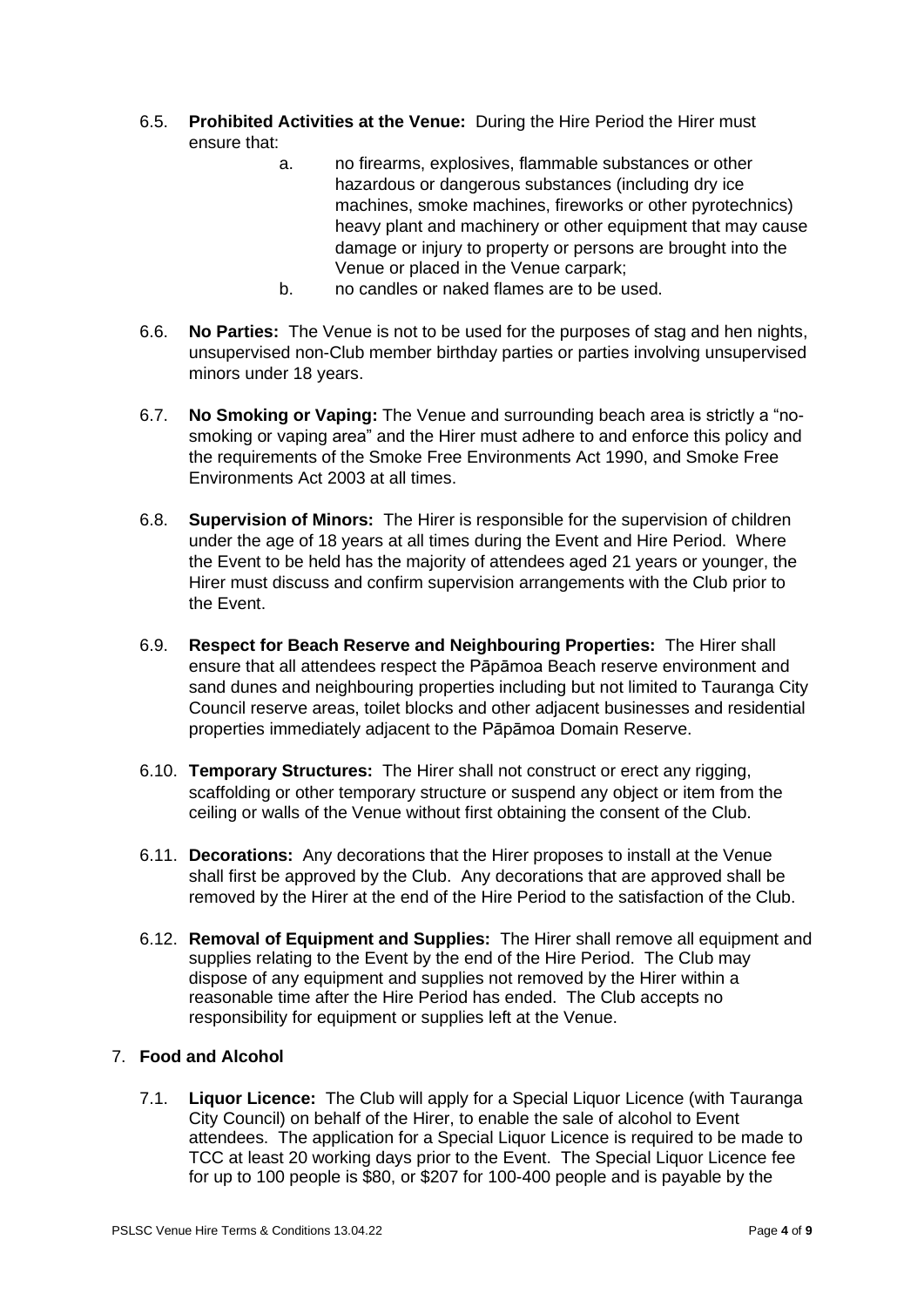Hirer to the Club. The Hirer is required to supply certain information for this application, such as the number of guests, bar opening times, catering and entertainment. All information required for the application must be supplied as part of the Booking Form. Failure to supply the information requested may result in the function not proceeding.

- 7.2. **No BYO:** There is no BYO alcohol, kegs, beer tankers etc permitted at the Venue or surrounding beach area.
- 7.3. **Bar Service:** Under the conditions of any licence issued, bar service and music must cease at 11pm. All drinks including wine, beer, spirits and non-alcoholic drinks must be purchased through the Club who will operate the bar. To comply with Liquor Licencing laws the bar is managed by a Club employee. They have sole discretion on all matters pertaining to the organisation of the bar, including the number of bar staff required for each function. At the end of the event, DO NOT ask the bar staff to purchase drinks to take away with you. This is in breach of our licence.
- 7.4. **Food:** Where the Hirer requires the provision or sale of food at the Event, the Food and Hygiene Regulations 1974 and the provisions of the Food Act 2014 and its associated regulations and replacement regulations and statutes shall apply. In addition, food supply shall comply with all required Tauranga City Council bylaws, consents and licences for the supply of food at the Venue.
- 7.5. **Catering:** The Hirer is to arrange catering with a caterer of their choice. This must be agreed in conjunction with the Club.

## 8. **Noise**

- 8.1. The Hirer must at all times during the Event and the Hire Period keep noise to a reasonable level and ensure that any sound system, music, band or DJ complies with noise regulations imposed on the Venue by Tauranga City Council. This includes the time at the conclusion of the Event when attendees are vacating the Venue and still on Venue property.
- 8.2. The Hirer must ensure that any music played during the Event does not contain offensive language.
- 8.3. The Hirer shall not introduce any specific sound system, PA, microphone or speaker system to the Venue without first obtaining the consent of the Club.
- 8.4. Any complaints / actions taken in relation to a breach of noise regulations will be the responsibility of the Hirer at the time of the complaint or action.

#### 9. **Security**

- 9.1. Where the Hirer is to obtain access to the Venue by way of provision of a swipe access key, the Hirer will be responsible for ensuring that the Venue is kept secure at all times during the Hire Period. Any additional costs incurred by the Club as a result of the Venue not being secured properly by the Hirer shall be charged to the Hirer.
- 9.2. Where the Venue is hired for an Event to be held in the evening the Club will arrange for security guards to be hired to ensure compliance with Tauranga City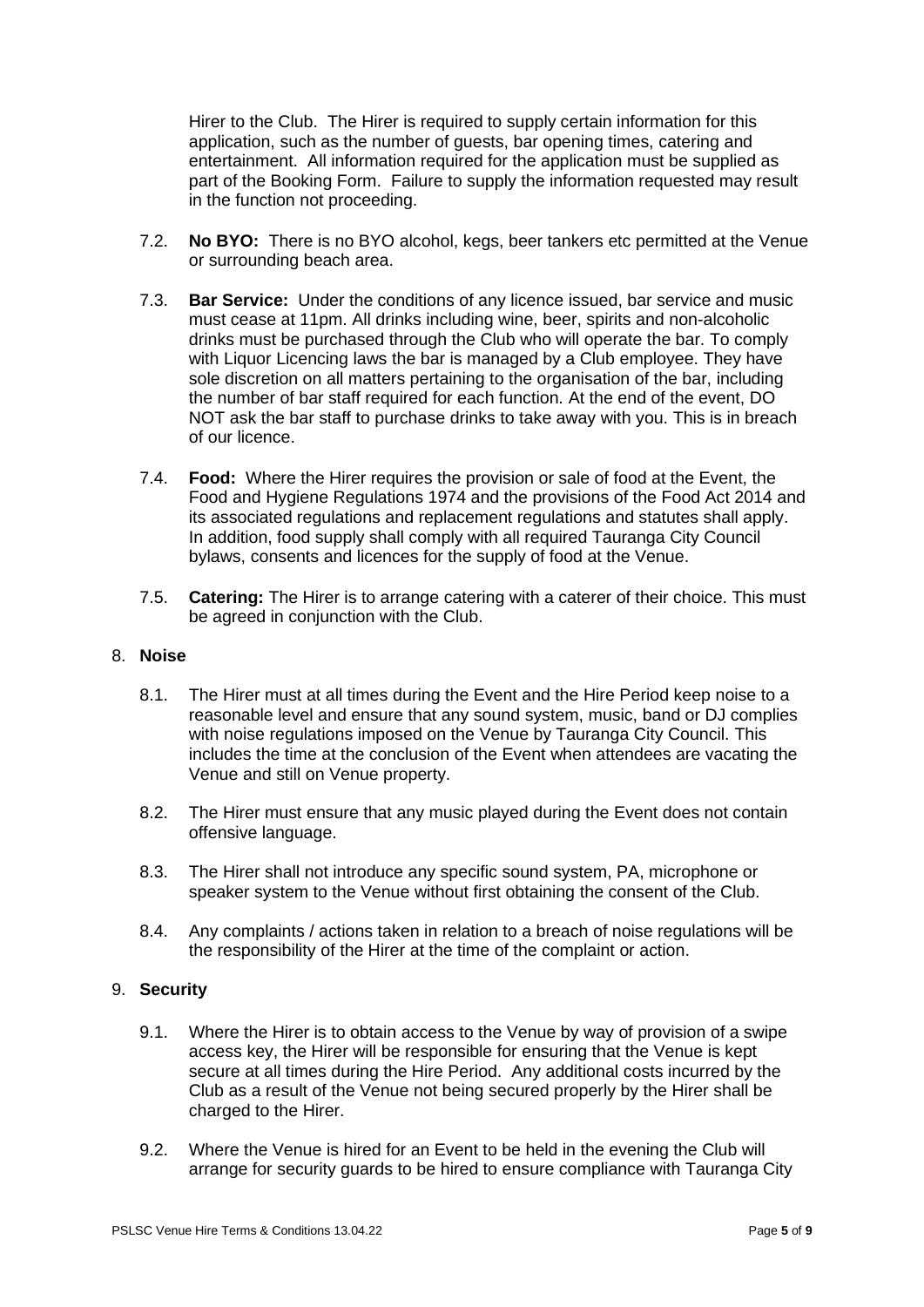Council requirements for the Event. This will incur an additional charge to the Hirer which will form part of the Venue Hire Fee.

9.3. If any security alarms or systems are set off by the Hirer or attendees at an Event all call out charges and additional costs will be charged to the Hirer.

### 10. **Furniture and TV Screen:**

- 10.1. The Club has some furniture available for use at the Venue and what is included is noted in the Booking From for each specific area to be hired.
- 10.2. Any external hired equipment (tables, chairs, linen, etc) and decorations brought into the Club must be removed from the Venue at the conclusion of the Event. Please note that all hired equipment is the responsibility of the Hirer and the Club is not responsible for any hired equipment or its return. Under no circumstances are function room chairs and tables to be taken onto the beach. Please make arrangements to hire furniture if you require it for outdoor use.
- 10.3. A TV Screen is available for hire at an additional cost from the Venue if required.

#### 11. **Cancellation**

- 11.1. **Hirer Cancellation:** If the Hirer cancels the Event:
	- a. 12 weeks or more prior to the Event date, then the Club shall refund 50% of the Deposit and the full Bond;
	- b. within 12 weeks of the Event date, then the Club will not provide a refund of the Deposit, but shall refund the Bond;
- 11.2. **Club Cancellation:** The Club may cancel the Hirer's booking by notice in writing if:
	- a. it considers that the staging of the Event or the nature of the Event will or might contravene any statute, order, regulation or requirement or consent of any local or public authority, or where the Club considers that the event may breach reasonable standards of public decency; or
	- b. it considers that the management of the Event by the Hirer is deficient or inadequate or that the behaviour of the guests or attendees at the Event is such that the Event might lead to danger or injury to any person or damage to the Venue or reputational damage to the Club and / or the Venue.
- 11.3. **Force Majeure:** In the event that the Club is unable to perform its obligations with regard to the Venue Hire under the Agreement as a result of any fire, flood, earthquake, seismic or volcanic activity, state of emergency, act of God, war, Act of Parliament, regulation or direct of Government, strike, industrial action or epidemic (including but not limited to COVID 19) ("Force Majeure Event") which is beyond the reasonable control of the Club, then the obligations of the Club pursuant to this Agreement and under these terms and conditions shall be suspended and the Club shall be relieved of its obligations during the period of a Force Majeure Event. The Club and the Hirer shall use their best endeavours to reach agreement on rescheduling or rebooking the Hire Period. If the Event cannot be rebooked as a result of a Force Majeure Event then the Club shall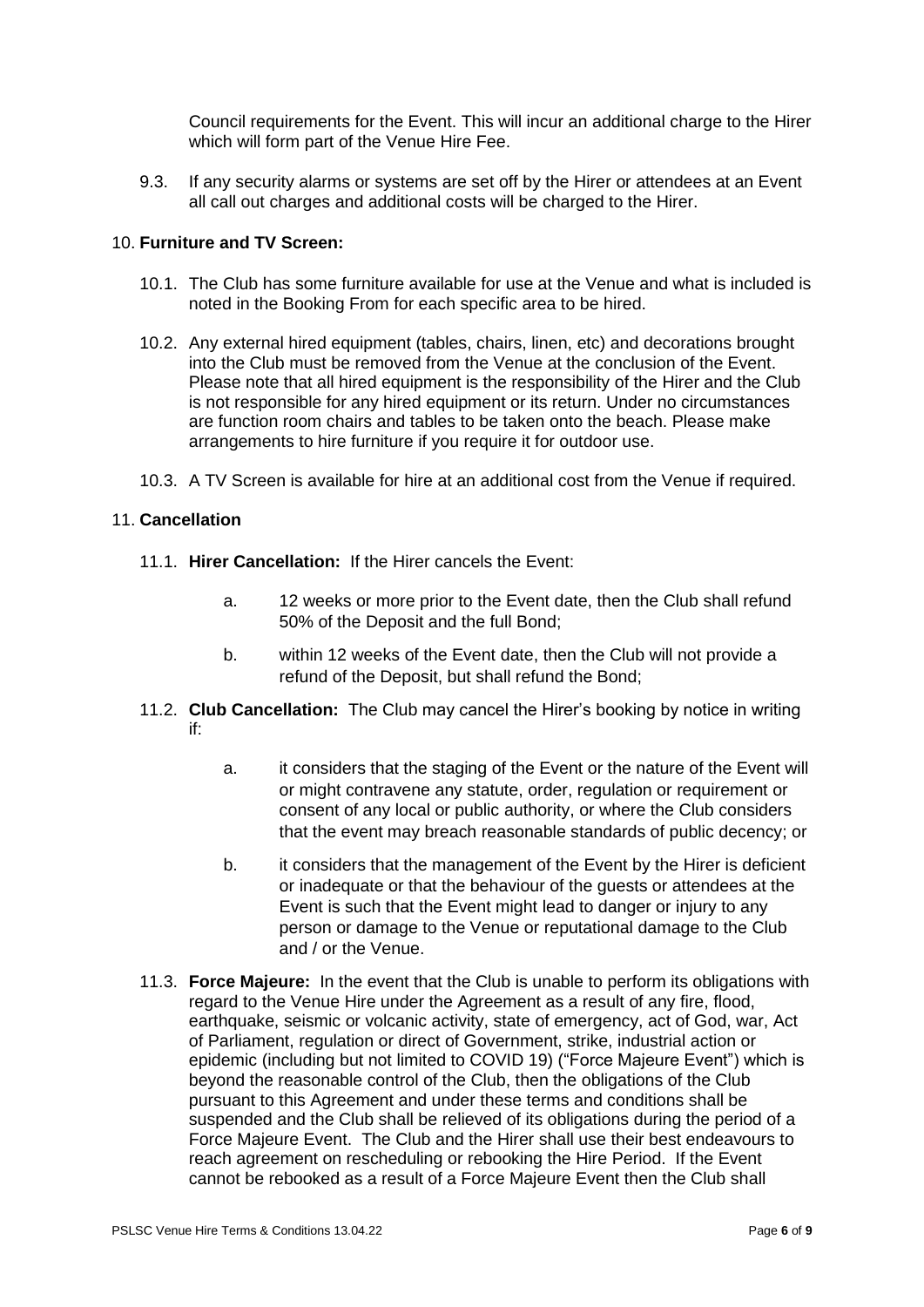retain 50% of the Deposit. The balance Deposit and any Bond shall then be refunded to the Hirer. The Club shall not be liable for any loss, claim, expenses liability or other default due to a Force Majeure Event. For the avoidance of doubt a Force Majeure Event does not include an event that could have been prevented by the Club exercising a reasonable standard of care.

### 12. **Termination**

- 12.1. The Club may at any time terminate this Agreement by email notice to the Hirer, with immediate effect, in the following situations:
	- a. the Hirer is in default of any of its obligations under this Agreement and such default is not remedied within 5 days of notification of such default by the Club to the Hirer;
	- b. if the Hirer fails to pay any amount of money that is due and payable to the Club pursuant to this Agreement, on its due date for payment.
- 12.2. Such termination by the Club will not remove any rights for the Club to recover the Venue Hire Fee and any other actual costs incurred by the Club under this Agreement.

#### 13. **Indemnity**

13.1. The Hirer indemnifies the Club, its employees, officers, contractors and agents from any against all claims, damages, penalties, liabilities, costs, fines, levies and expenses (including reasonable legal fees incurred) of any nature which the Club may suffer or incur as a result of the Hirer breaching its obligations under this Agreement or in relation to any action taken by any person who is unhappy or dissatisfied with the Event or in relation to the negligent or careless use of the Venue by the Hirer.

#### 14. **Parking**

14.1. Parking is only in designated car park areas and there is no parking on cobble or grass areas. The Tauranga City Council carpark area is locked each night so the Club suggest that this carpark is not used by the Hirer or Event attendees.

#### 15. **Inspection by Hirer**

15.1. The Hirer shall permit Club staff or authorised agents to enter the building to check that the conditions of hire are being adhered to. The Hirer shall forthwith comply with any direction issued by Club staff or authorised agent.

# 16. **Notices**

16.1. Notices may be given by the Club and Hirer by email to the Club at info@papamoalifeguards.co.nz, and to the Hirer by the Club to the email address for the Hirer as noted in the Booking Form.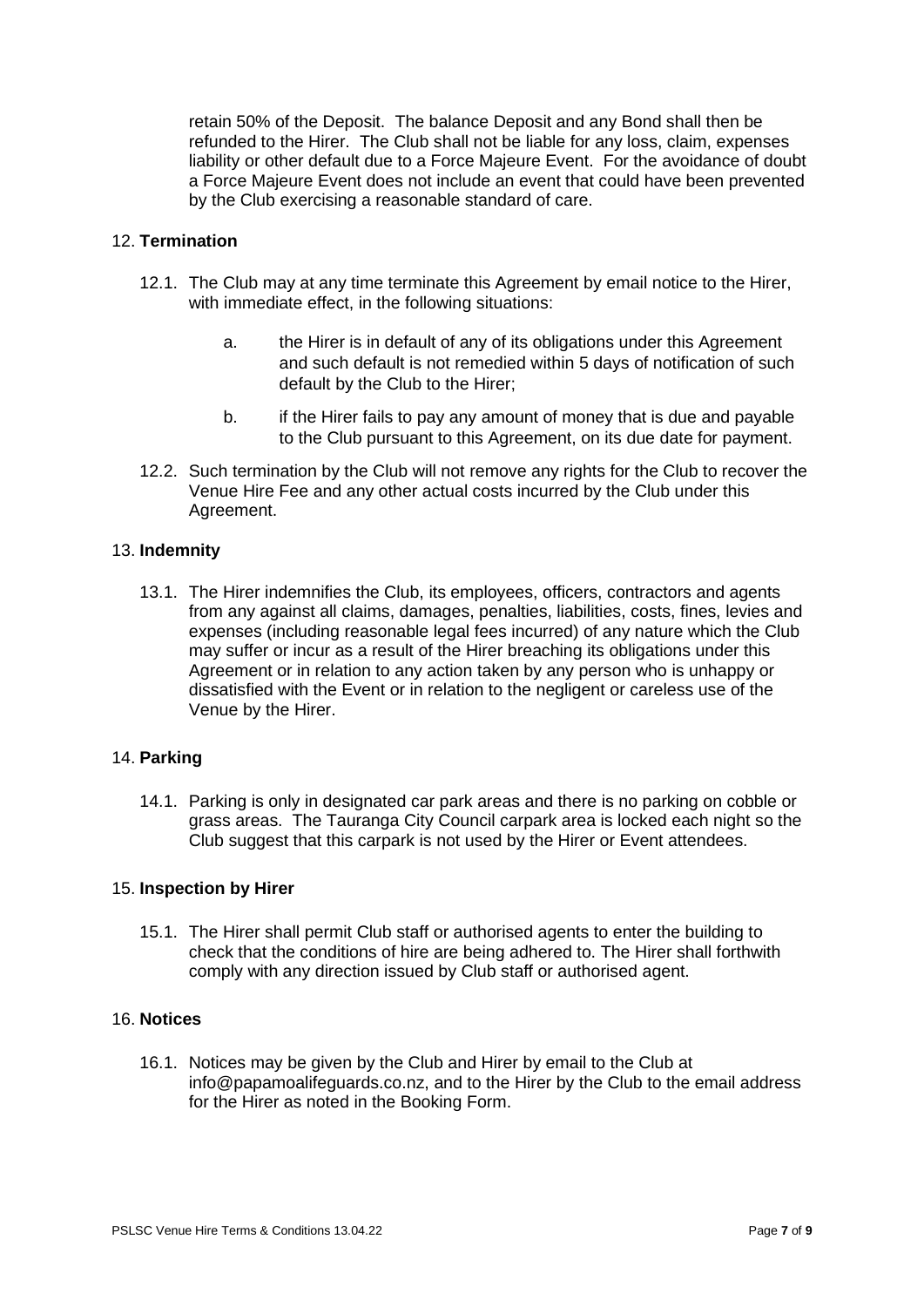# 17. **Covid-19**

17.1. The hire of our Venue may at times be affected by government directives. It is a condition of entry to our Venue that you and your attendees abide by any directive we give you regarding Covid-19.

### 18. **Definitions**

Unless the context otherwise requires:

- 18.1. "Agreement" means this Venue Hire Agreement, which incorporates and includes the Venue Hire Booking Form, these Terms and Conditions and any schedules or annexures to this Agreement;
- 18.2. "Point of Contact" is someone aged 18 years of over that has been nominated by the Hirer to be present for the full duration of the Hire Period:
- 18.3. "Booking Form" means and includes the Hirer and Event details attached to this Agreement;
- 18.4. "Club" means the Pāpāmoa Surf Lifesaving Club Incorporated;
- 18.5. "Deposit" means the initial payment to be made by the Hirer on account of the Venue Hire Fee to secure the booking;
- 18.6. "Event" or "Events" means the event or events for which the Venue is hired as described in the Booking Form;
- 18.7. "Hire Period" means that period during which the Hirer will hire the Venue from the Club as specified in the Booking Form;
- 18.8. "Hirer" means the person, company or other entity named as Hirer in the Booking Form and includes (if applicable) its directors, trustees, officers, contractors, employees, agents, ticket holders and invitees;
- 18.9. "Other Charges" means the charges payable by the Hirer to the Club in addition to the Venue Hire and Service Fees;
- 18.10."Services" means and includes any technical, security, supply of equipment and other services in addition to the Venue Hire to be provided by the Club or such other third party supplier and "Service Fees" means the total fees to be paid by the Hirer to the Club under this Agreement;
- 18.11."Terms and Conditions" means these terms and conditions as may be modified, varied or added to by any specific terms and conditions agreed in writing between the Hirer and the Club;
- 18.12."Venue" means the Pāpāmoa Surf Club;
- 18.13."Venue Hire Fee" means the total fee to be paid by the Hirer to the Club to hire the Venue as detailed in the Booking Form.